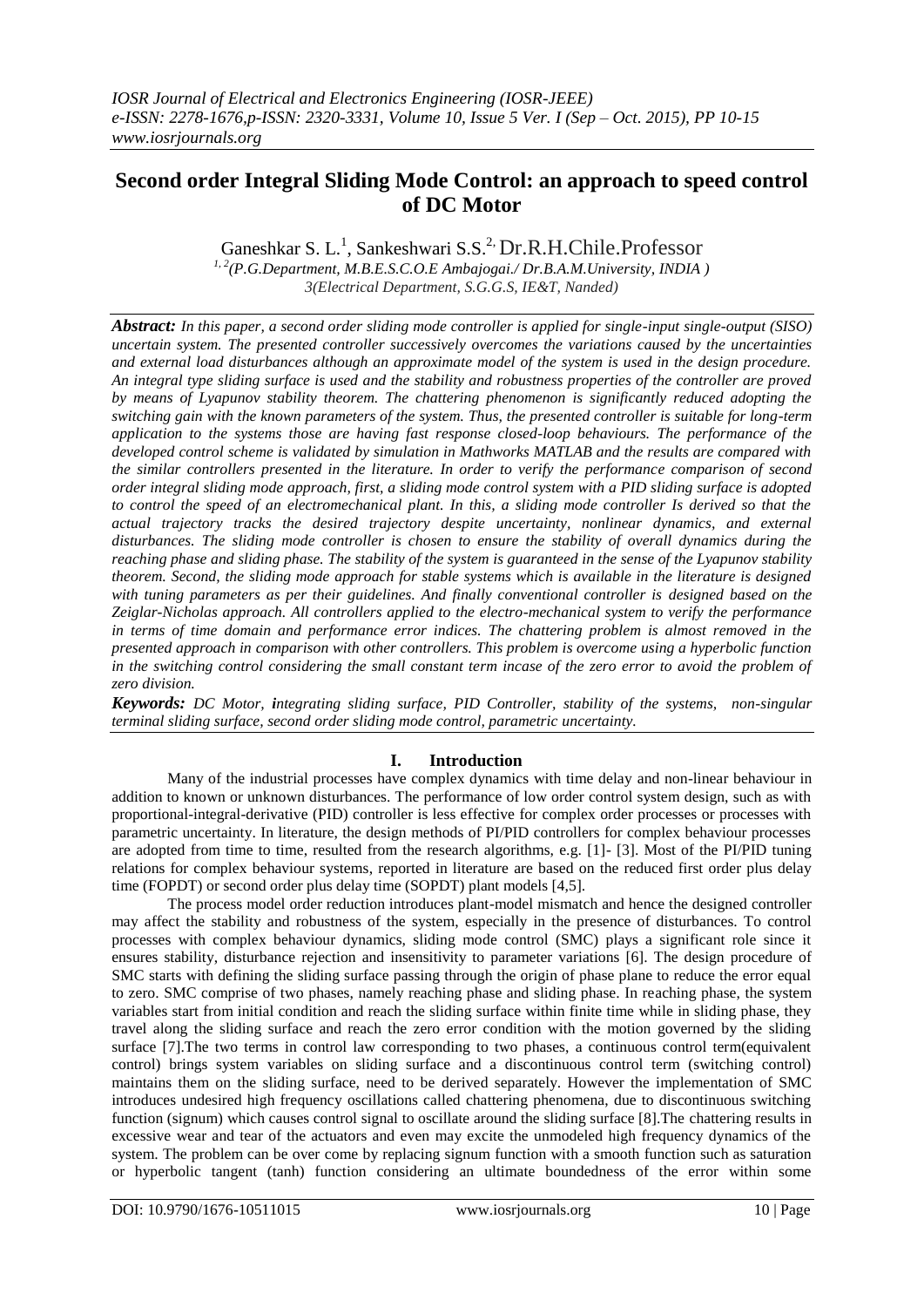predetermined boundary layer [8]- [13]. Many researchers have developed SMC using FOPDT or SOPDT process models e.g. [9], [10], [14]- [16].

In this paper, the performance comparisons between the conventional sliding mode and PID controllers with integral second order sliding mode control (IS-SMC) have been analyzed. A IS-SMC is applied to a electromechanical system, that is DC motor. The comparisons of the performance responses for all control schemes are analysed in terms of which technique results an excellent robustness in responses to system parameter uncertainties, load disturbances and in case of noisy measurement. The simulation results show that the IS-SMC performs better compared to Conventional SMC and the classical PID controller.

This paper is organized as follows: In section II, modelling of DC motor followed by the design of the Sliding mode controllers, conventional controller and PID controller is included. Section III includes, implementation of SOISMC in Matlab2009 as well as implementation of conventional and PID controller. In this section, the detail analysis of performance of various controller is included to show the usefulness of SOISMC approach. Finally, conclusion and direction to the further work is included in section IV.

## **II. Modeling Of Electro-Mechanical System**

The system consists of a dc motor and some loads on the shaft of the motor. The DC motors are widely used in the industrial applications since the useful property of easy adjustability of the position and speed control under load disturbance [3]. In general, the feedback is provided with a tachogenerator directly connected to the shaft. The tachogenerator produces output voltage proportional to the shaft speed. The system can be modelled using first-order plus dead-time model(FOPDT) since its effective way for the real systems where dead-time is relatively small. The procedure is based on the process reaction curve method which is simple to understand so that any operator can easily apply. The FOPDT model of the system is obtained as follows:

$$
\frac{Y(s)}{U(s)} = \frac{k.e^{-t_d s}}{(\tau s + 1)}
$$
(1)

If the time delay is so small compared with time constant, the system model can be approximated as follows:  
\n
$$
\frac{Y(s)}{U(s)} = \frac{K}{(\tau s + 1)(t_a s + 1)} = \frac{C_n}{s^2 + A_n s + B_n}
$$
\n(2)

In Equation 2, Taylor series approximation is used for delay time. The procedure to obtain the model of the experimental system is given as follows:

1. Use data acquisition card (DAQ) card to interface the real system to computer.

2. Connect tachogenerator's output to analog input channel of the DAQ. This is for the measurement of the speed.

3. Apply step input from DAQ to DC motor, say 5 V from the PC via DAQ to the DC motor, Record the output speed using step 2 above.

4. Plot the graph of the output, in this case, speed of the motor.

5. For example, 5.5 V DC is given to the motor and the speed (Output in terms of tachogenerator voltage) is plotted and the model parameters are obtained using process reaction curve.

In this paper, the model parameters as per Furat and Eker [32] are used extensively to design the SOISMC. The

model of the system is as  
\n
$$
G(s) = \frac{Y(s)}{U(s)} = \frac{0.86e^{-0.0035s}}{(0.145s + 1)}
$$
\n(3)

or after delay approximation

$$
U(s) \quad (0.145s + 1)
$$
  
or after delay approximation  

$$
\frac{Y(s)}{U(s)} = \frac{0.86}{(0.145s + 1)(0.0035s + 1)} = \frac{1694.6}{s^2 + 292.6s + 1970}
$$
 (4)

The transfer function of the system is a second-order over-damped transfer function with two poles located on the left half part of the complex plane. Rearranging the system model as  $\ddot{y}(t) + 292.6 \dot{y}(t) + 1970 y(t) = 1694.6 u(t)$  (5)

$$
\ddot{y}(t) + 292.6\dot{y}(t) + 1970y(t) = 1694.6u(t)
$$
\n(5)

If the uncertainty and external disturbances to the system are introduced into Eq. 5,

$$
\ddot{y}(t) + 292.6\dot{y}(t) + 1970y(t) = 1694.6u(t)
$$
\nIf the uncertainty and external disturbances to the system are introduced into Eq. 5,  
\n
$$
\ddot{y}(t) = -292.6\dot{y}(t) - 1970y(t) + 1694.6u(t) + D(t, u(t))
$$
\n(6)

 $D(t, u(t))$  is less than or equal to Dmax, where Dmax is the upper bound on the uncertainty with Dmax $> 0$ . In this paper, the proposed sliding surface is a type of I-SMC, as follows:

$$
\sigma(t) = [kp + \frac{ki}{s} + kds]^{(n-1)} \psi(E(s))
$$
\n(7)

DOI: 10.9790/1676-10511015 www.iosrjournals.org 11 | Page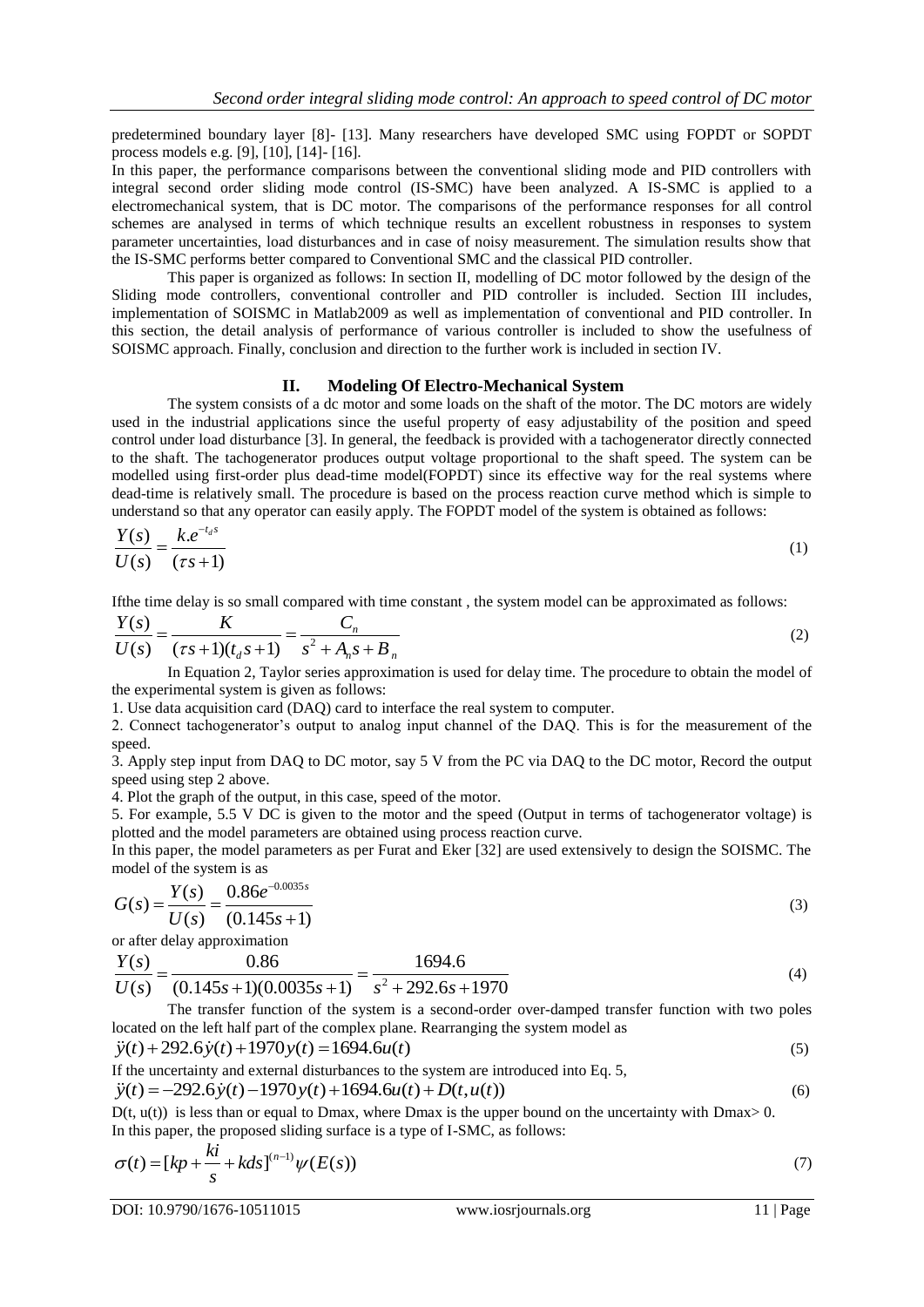Where, the last term indicates the integral sliding surface while  $K_j$  is the PID tuning parameters which help to define sliding surface given in Eq. 7 and selected by the designer, and determines the performance of the system on the sliding surface.

Second Derivative of the error is

 $\ddot{e}(t) = \ddot{r}(t) - \ddot{y}(t)$ 

With Eq. 6, and considering set point is constant term, the equivalent controller is given by

$$
e(t) = r(t) - y(t)
$$
  
With Eq. 6, and considering set point is constant term, the equivalent controller is given by  

$$
u_{eq}(t) = \frac{1}{k_d C_n} [k_p \dot{e}(t) + k i e(t) + k_d \ddot{r}(t) + k_d A_n \dot{y}(t) + k_d B_n y(t)]
$$
(8)  
The control input in the conventional SMC has the following form:

 $u(t) = u_{eq}(t) + u_{sw}(t)$  (9)

The switching control taken in this work is as follows  
\n
$$
u_{sw}(t) = k_{sw}r^{2}(t) e(t)sgn(\frac{k_{sf}}{d} \dot{\sigma}(t)) + \frac{1}{k_{d}C_{n}}sgn(\sigma(t))
$$
\n(10)

Where  $k_{sw}$  is a positive gain used to limit chattering keeping the tracking performance.

## **III. SMC Parameters And Results**

In this section, parameters of a second-order integral sliding mode controller, conventional SMC and SMC with PID sliding surface are obtained for electromechanical system. The model of the electromechanically system is given in previous section and the obtained parameters for the sliding modes are used in the simulation work to obtain the performance. It is observe that the second-order integral sliding mode controller has better performance as compared to other SMC approaches and PID controller. The results of integral second order sliding mode approach are compared with the conventional SMC, SMC for stable processes and Zeigler-Nicholas PID controller in terms of transient response and performance error indices.

Table 1: Parameters of second-order integral sliding mode control

| Terms           | parameters value                                    | Remark                           |
|-----------------|-----------------------------------------------------|----------------------------------|
| Sliding surface | $k_p = 1.2, k_i = 10^{-4}, k_d = 0.0024$            |                                  |
|                 | Equivalent control $r =$ set point, $y(t) =$ Output | $A_n, B_n, C_n$ plant parameters |
|                 | Switching Control $k_{sw} = 40, k_{sf} = 0.025$     | $\epsilon_1 = 10^{-20}$          |

| Terms           | parameters value                                                | twore at a diameters of convenience sudding mode contribu-<br>Remark |  |  |
|-----------------|-----------------------------------------------------------------|----------------------------------------------------------------------|--|--|
| Sliding surface | $\lambda_1 = 292.6, \lambda_0 = 2.1405 \times 10^4$             |                                                                      |  |  |
|                 | Equivalent control $r = \text{set point}, y(t) = \text{Output}$ | $\tau, t_d, K$ plant parameters Ref. Eq. 3.3                         |  |  |
|                 | Switching Control $K_D = 10.05, \delta = 304.2$                 | <b>START</b>                                                         |  |  |

|  | Table 3: Parameters of PID sliding surface sliding mode control |  |  |  |  |  |  |
|--|-----------------------------------------------------------------|--|--|--|--|--|--|
|--|-----------------------------------------------------------------|--|--|--|--|--|--|

| Terms                                        | parameters value                                                                     | Remark |
|----------------------------------------------|--------------------------------------------------------------------------------------|--------|
| Sliding surface                              | $k_p = 260, k_0 = 0.01, k_d = 24$                                                    |        |
|                                              | Equivalent control $r =$ set point, $y(t) =$ Output $A_n, B_n, C_n$ plant parameters |        |
| Switching Control $\beta = 25, k_{sw} = 100$ |                                                                                      |        |

Table 4: Parameters of the PID controller

| Type of Controller $K_p$ |                       |  |
|--------------------------|-----------------------|--|
| <b>PID</b>               | 58.38  0.0055  0.0014 |  |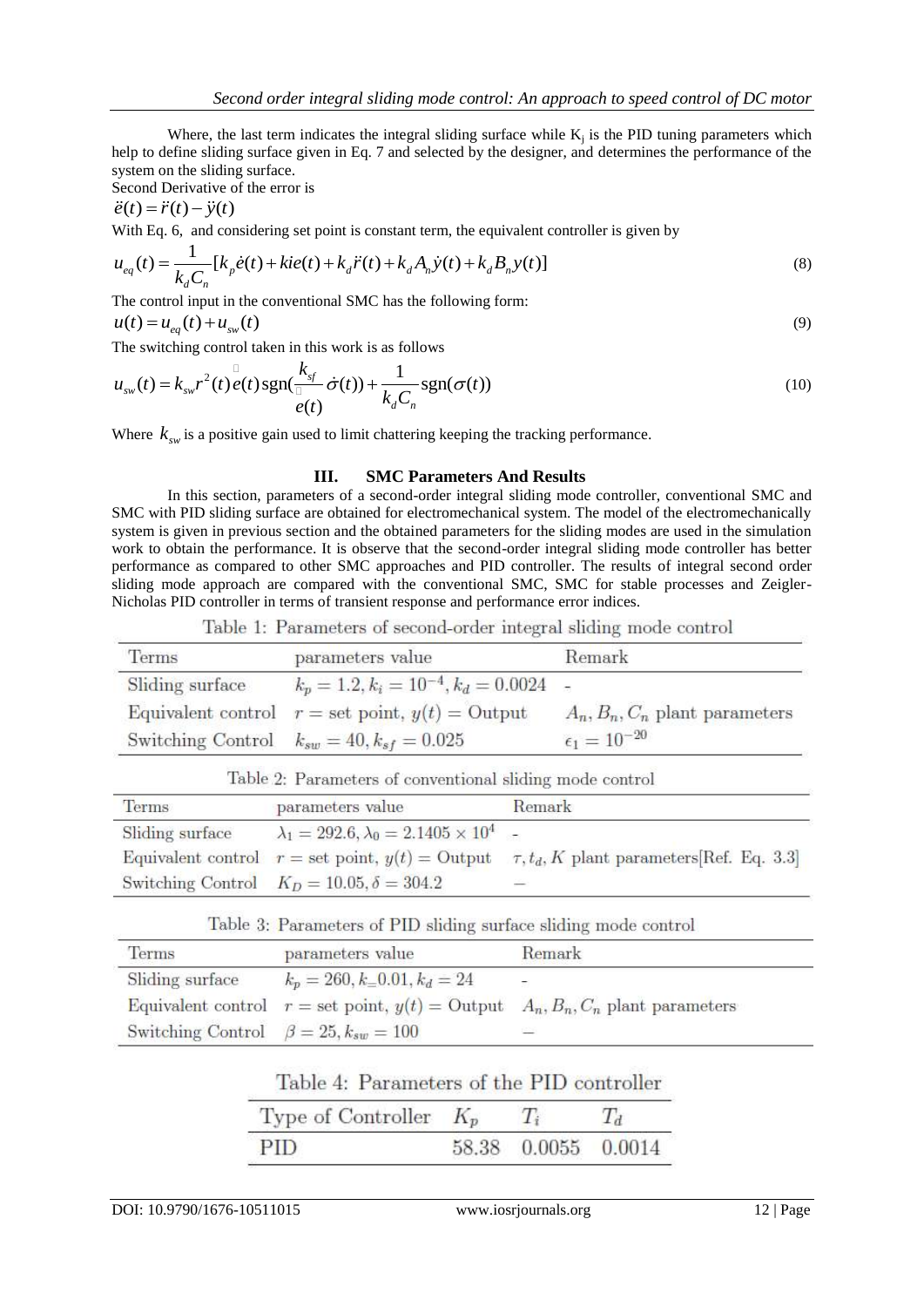## **IV. Performance Analysis**

In this section, suppose the parameters of the system given in Eq. 4 are considered. The sliding mode approaches with parameters given in previous section. The sliding mode controllers are implemented using the above parameters and performance of the system is analyzed. The reference speed is 1200 RPM (revolution per minute). The speed of the motor with various approaches is shown in Fig.1, the input to system is shown in Fig. 2. The sliding surfaces with all SMC approaches are shown in Fig. 3 while the error signal in RPM are shown in Fig. 4.

From the Fig. 1, it is clear that the performance of the proposed controller is far superior than the approach of Eker [9], Camacho [10] and conventional PID controller. The rise time is less and therer is no overshoot by the proposed controller. The conventional Zeigler-Nicholas tuned PID controller gives large overshoot and it is concluded that such type of response is not suitable for applications where DC motor is used as a main controlled system. The response given by the Eker is sluggish with larger settling time while the response of the Camacho approach is fast compared to Eker but slow as compared to proposed approach. From Fig. 2, it can be seenthat the control effort by the proposed controller is smooth while that of the Eker and Conventional PID controller is continuously oscillatory. The control signal by the Camacho is smooth and similar to the proposed approach. Even though the control signal by Camacho approach is smooth, but the sliding surface cannot goes to zero as time tends to infinity as shown in Fig. 3. The sliding surface of the proposed controller goes toward zero as time tends to infinity.



Fig. 2 a)The input to the motor by proposed controller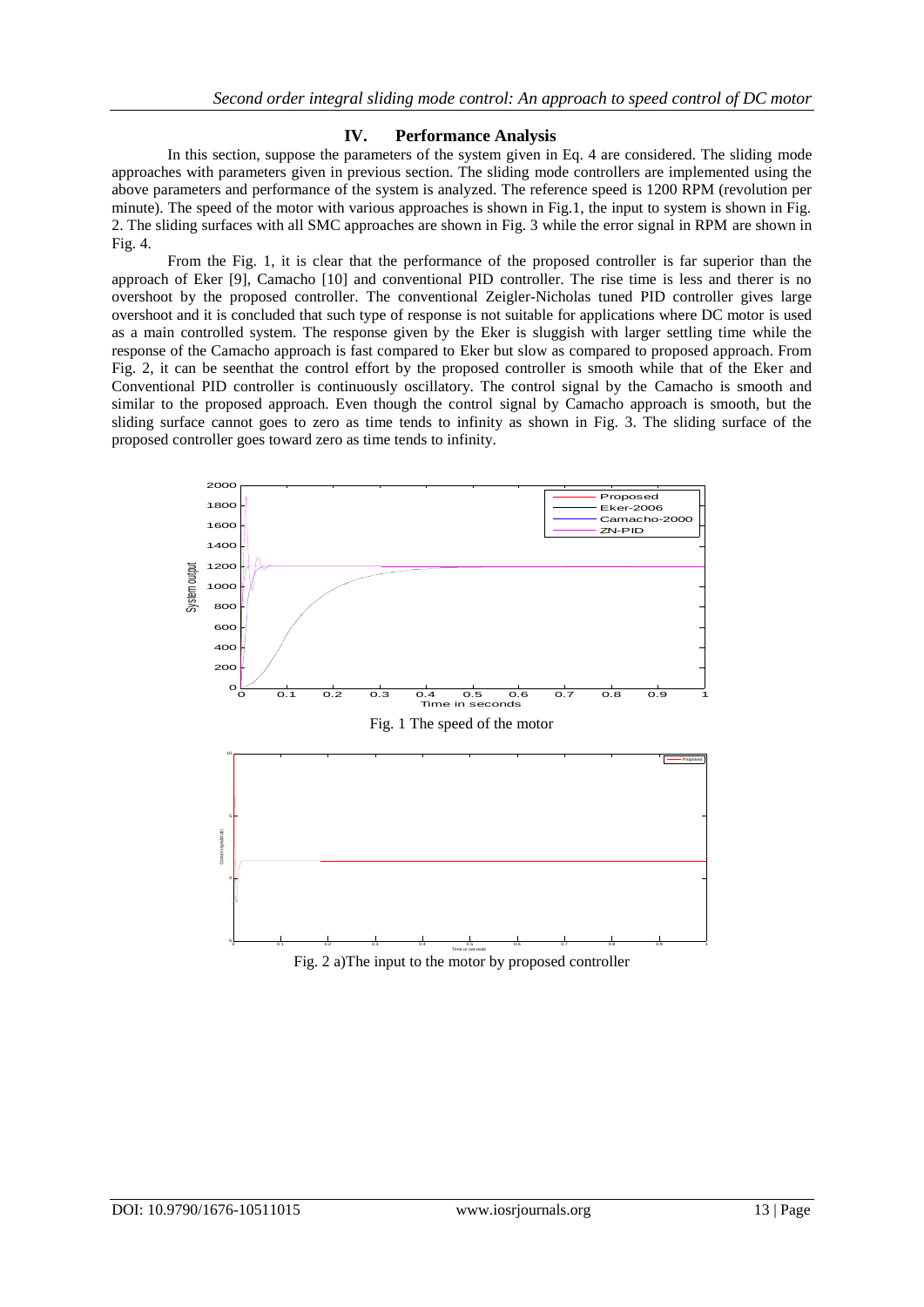





Fig. 2 c) The input to the motor by Zeiglar-Nicholas PID controller



Fig. 3 The sliding surface